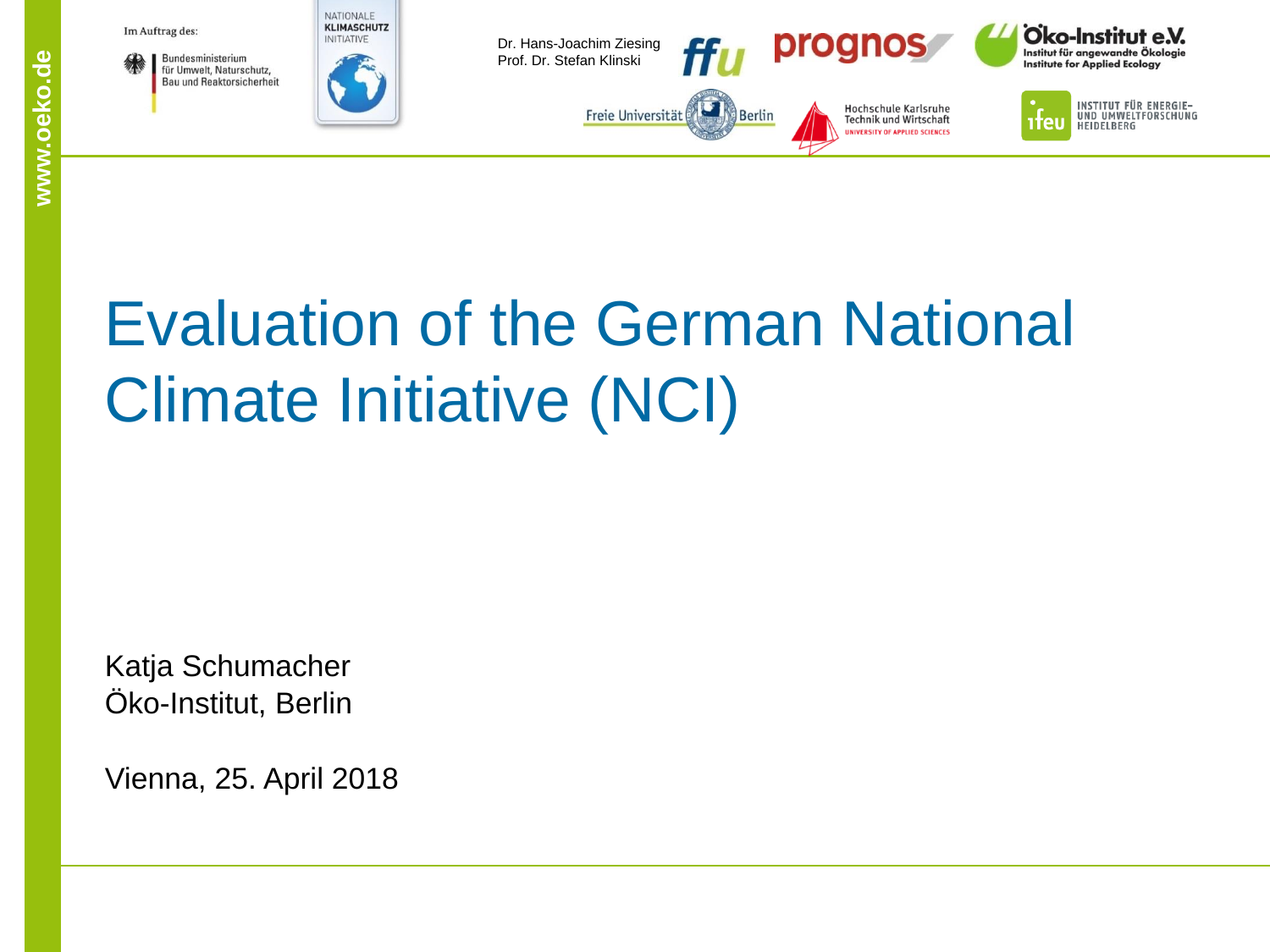#### Background - Evaluation landscape in Germany

- German Energiewende: Costs and benefits are in focus
- Better regulation guidelines (EC):
	- ‒ EU actions are based on evidence and understanding of the impacts
	- ‒ regulatory burdens on businesses, citizens or public administrations are kept to a minimum
- Germany: One-in/one-out rule (started in 2015) -Bürokratiekostenbremse
- German Federal Audit Office requires impact evaluation (plus more and more often impact assessment and formative evaluation)
- Evaluation has become more prominent in Germany over the last decade (NAPE measures, German Energieeffizienfonds)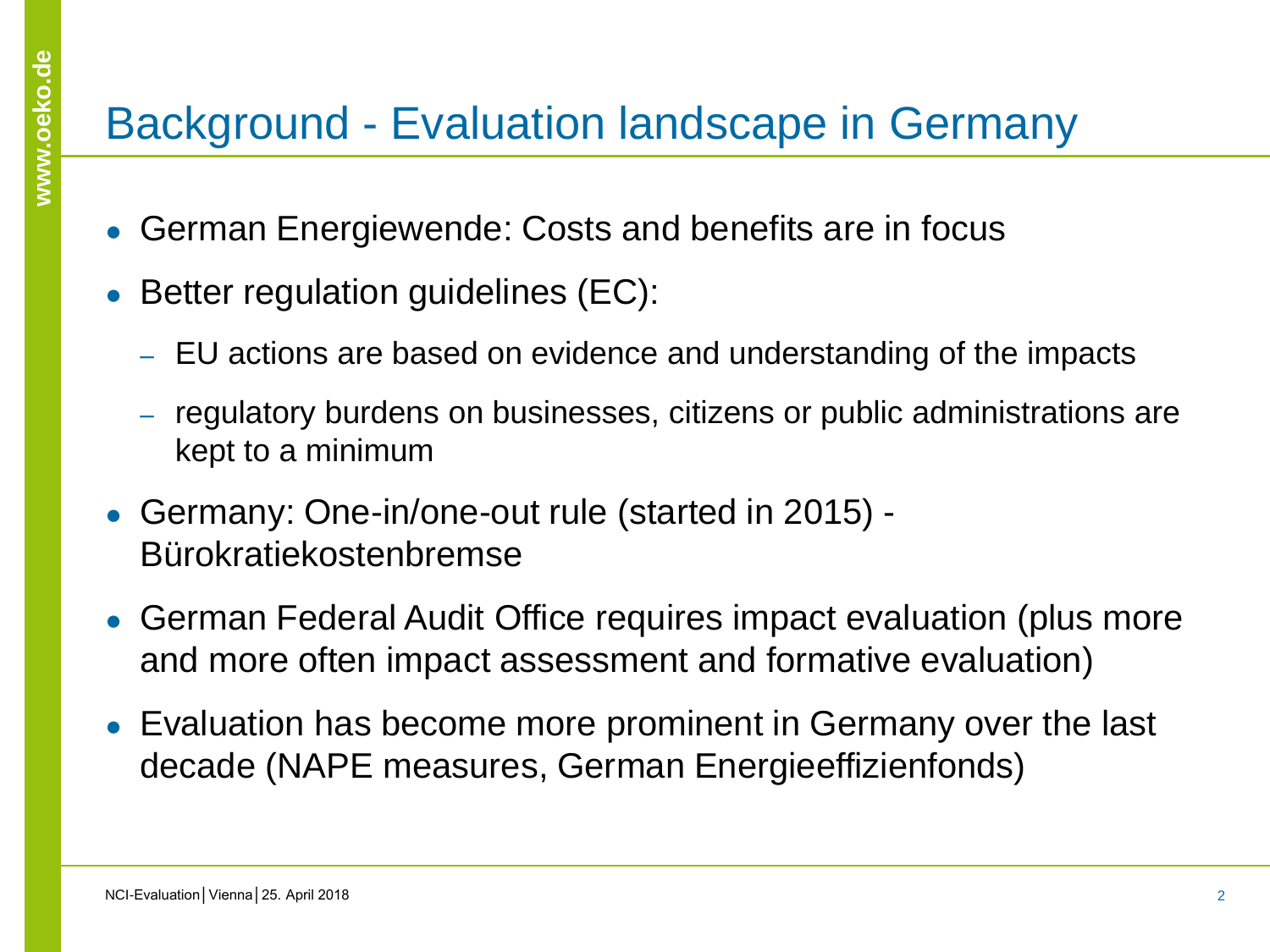#### The National Climate Initiative (NCI)

The National Climate Initiative (NCI) ...

- ... initiated in 2008 by the German Federal Ministry of Environment.
- … complements policies and measures to reach national climate targets.
- ... funded from the federal budget and from auctioning revenues within the EU ETS (low price issue)
- ... supports climate action projects and programmes across Germany
- ... addresses different target groups "consumers", "business, "local authorities" and "educational institutions"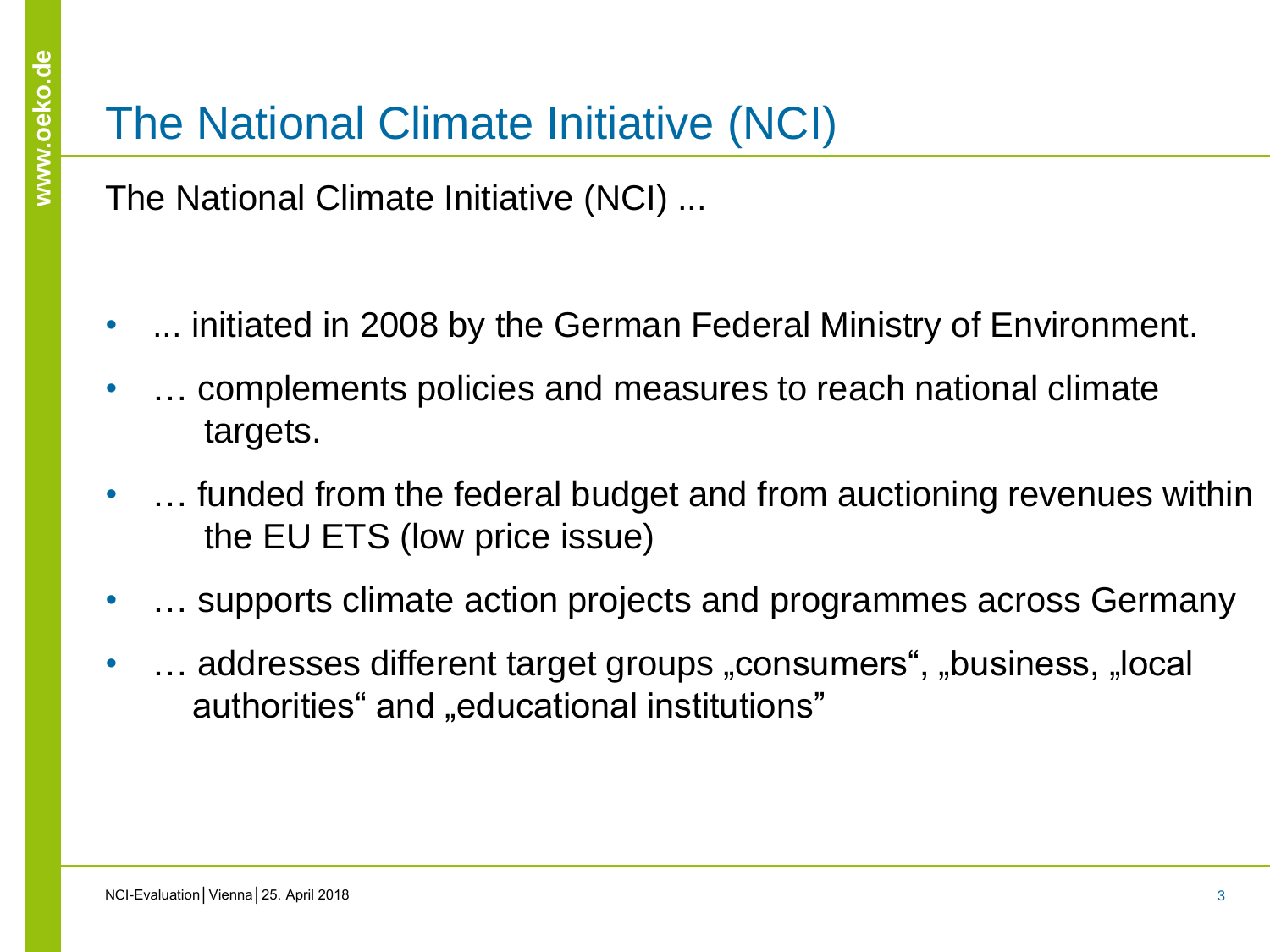## The National Climate Initiative (NCI)

The National Climate Initiative …

- ... realizes that
	- ‒ GHG reduction potentials remain untapped for varying reasons
		- $\triangleright$  too expensive,
		- $\triangleright$  force of habit,
		- $\triangleright$  lack of information, ....
	- ‒ … removing barriers might take a long time (pilots, education)
	- ‒ … behavioural change is often very short lived (motivation, campaigns)
- Thus, it tackles barriers  $-$  in a different way compared to market/price based or command-and-control approaches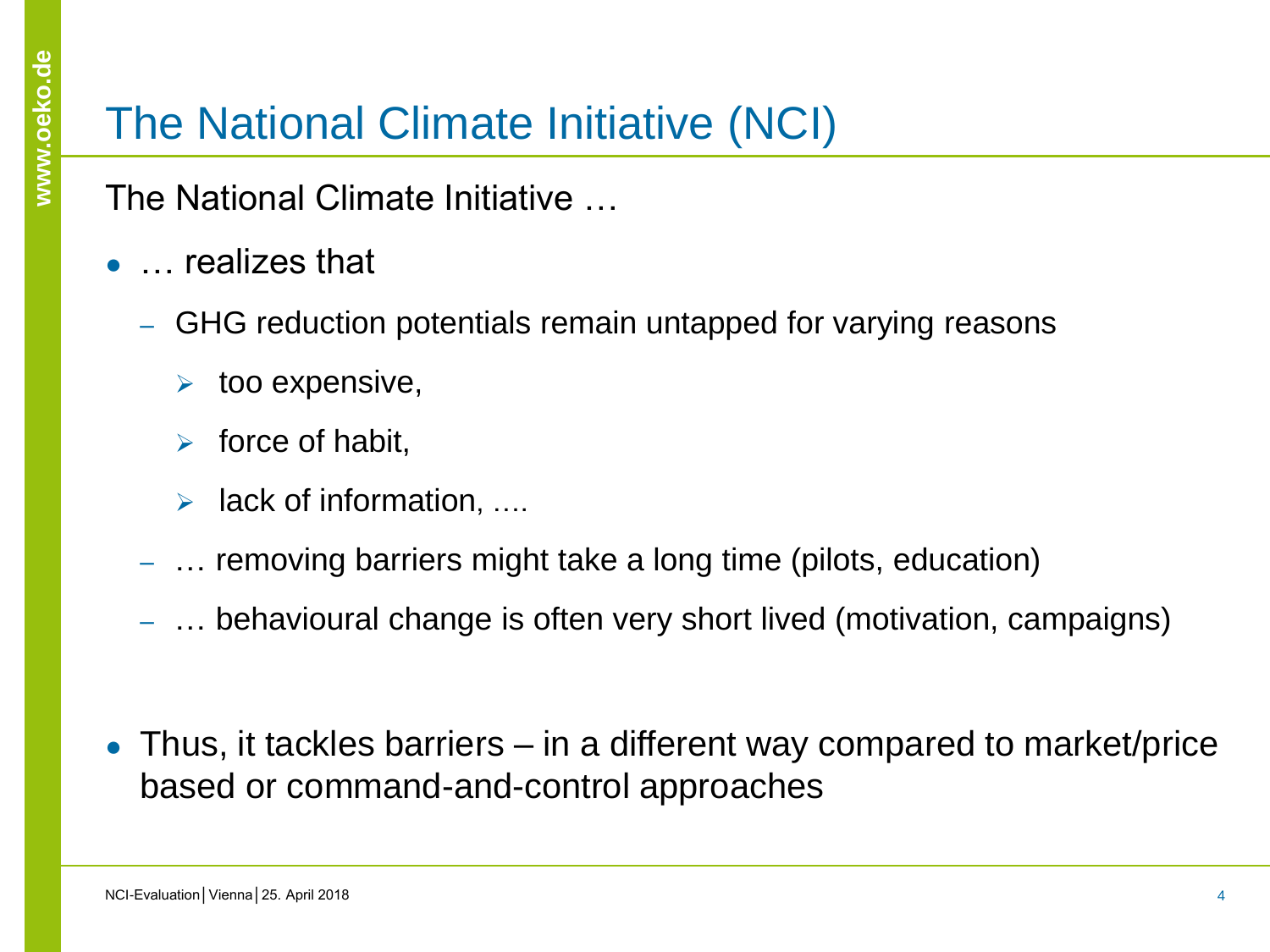## The National Climate Initiative (NCI)

The National Climate Initiative (NCI) ...

- … involves actors,
- … implements climate action locally.
- ... sets examples for imitation.
- **...** aims at reducing barriers.
- ... is heterogenous, multifaceted, flexible.
- … has a broad basis:
	- **Target groups**
	- **Funding structure**
	- **Size and duration**
	- **Action areas**
	- **Implementing actors**
	- **Impacts**

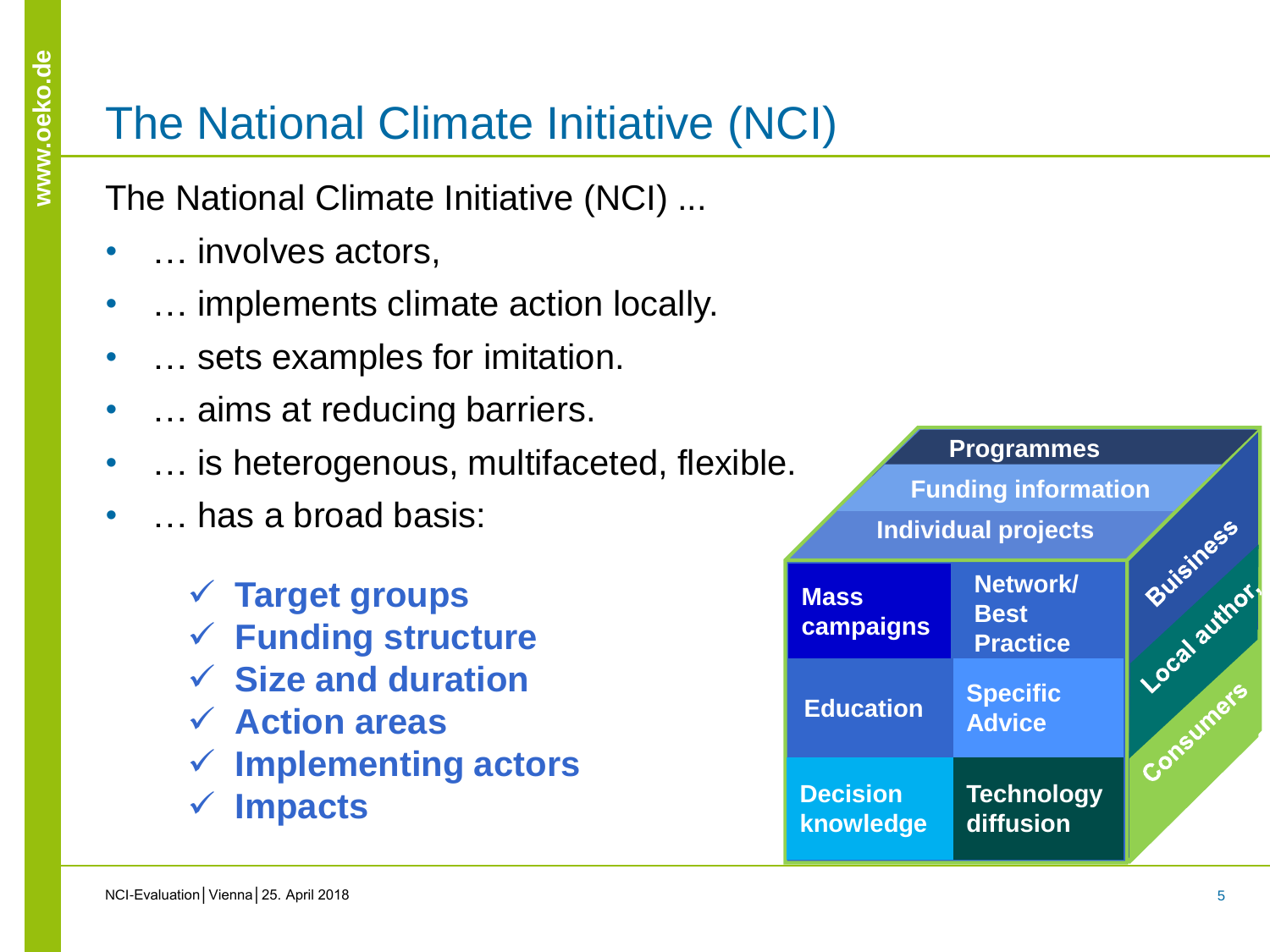## The National Climate Initiative (NCI) …

- …includes
	- **broad and specific information programmes,**
	- energy and climate concepts, and implementation
	- **best practice activities**
	- **i** investment subsidy programmes (Micro-CHP, Cooling)
- Measures can be broadly split into
	- ‒ Information-based measures
	- ‒ Investment incentives



**www.oeko.de**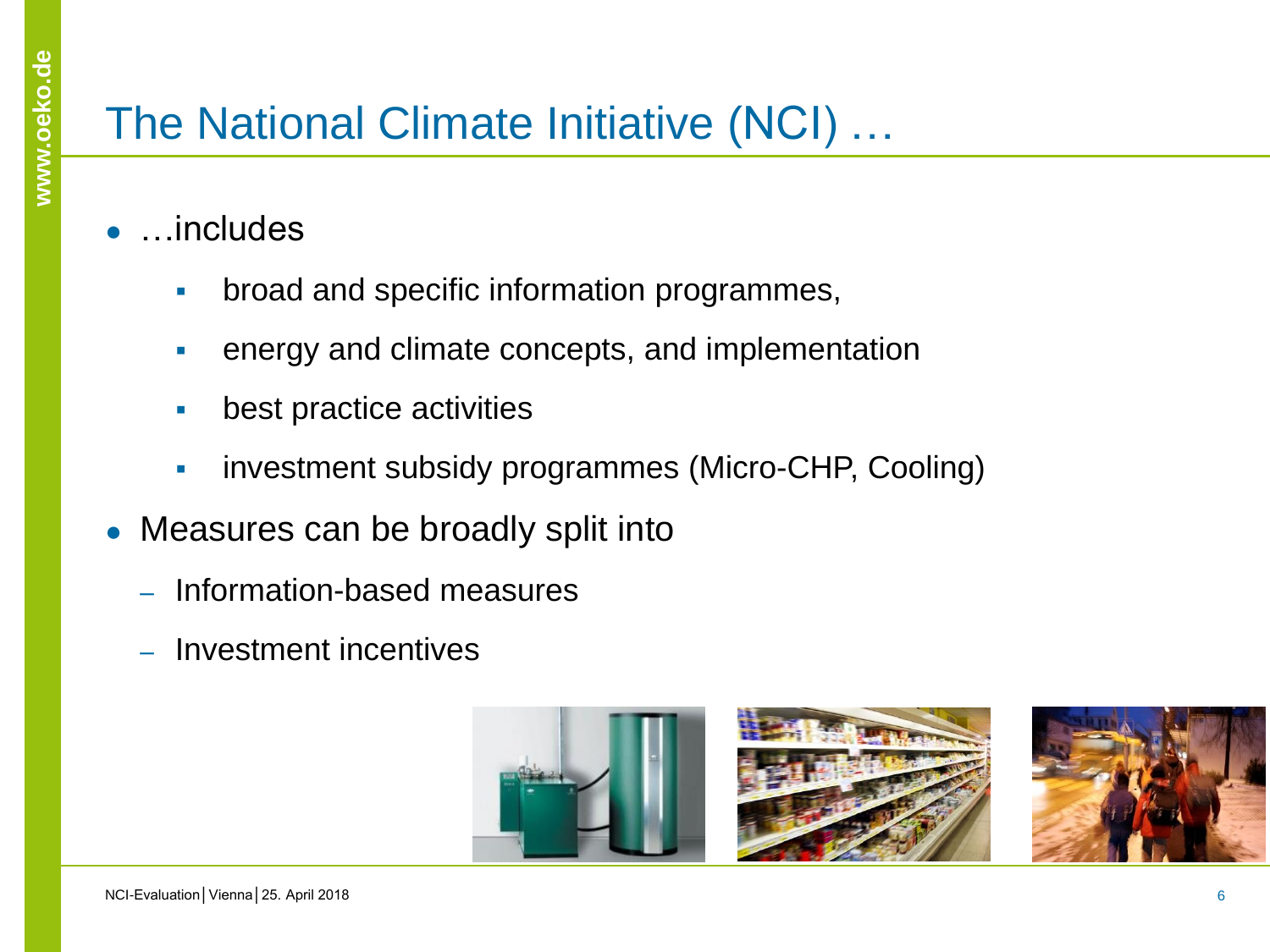#### Evaluation of the NCI

- Monitoring and evaluation are part of the NCI.
- Ex-post evaluation: GHG emissions mitigation, economic impact, multiplication and continuity
- Different evaluation phases:
	- First phase (completed in 2012): Evaluation of years **2008-2011**
	- Second phase (to be completed in 2019): a) **2012-2014**, b) 2015-2017
- Lessons learned, recommendations for further development and next steps of NCI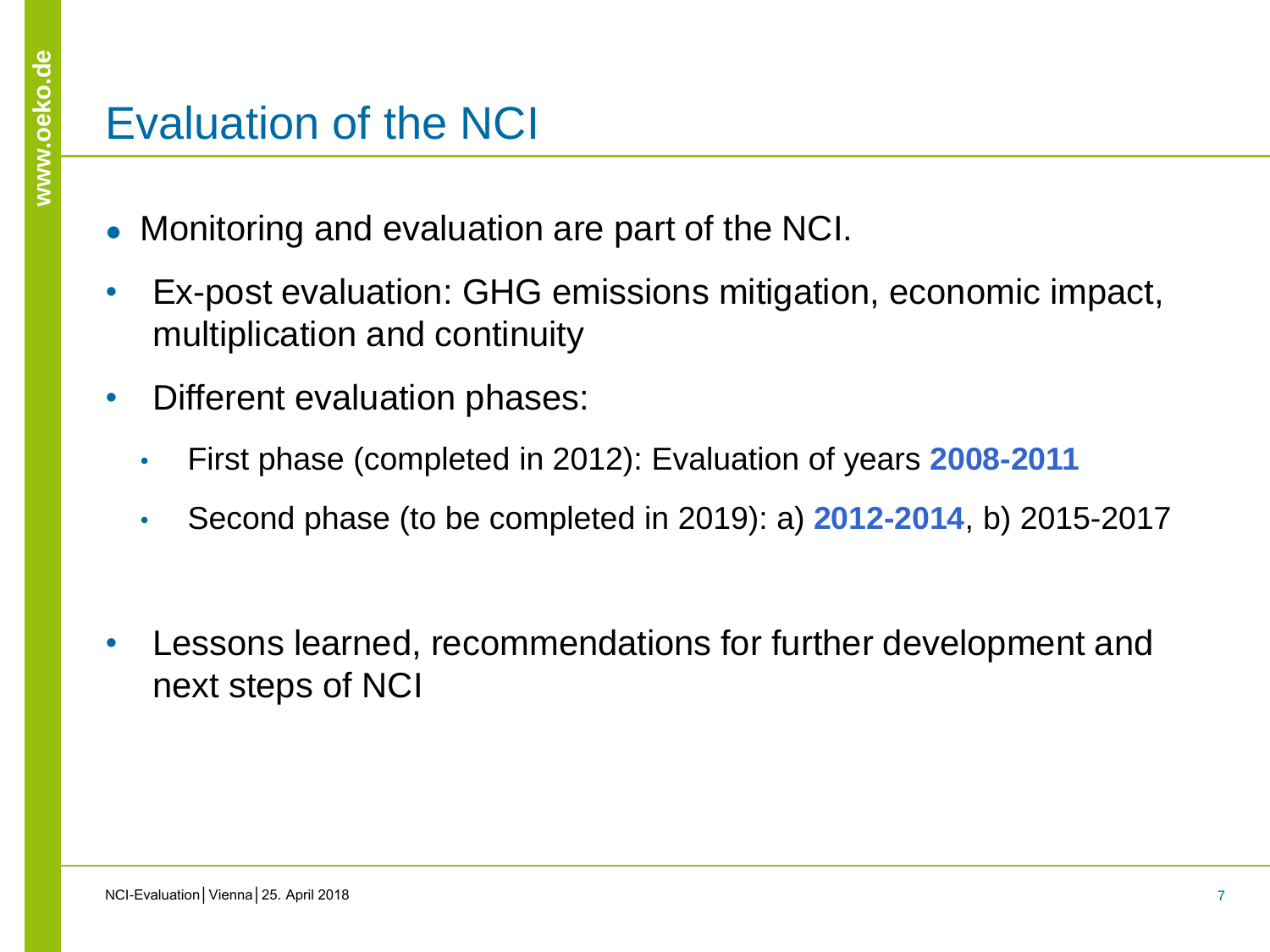## NCI Evaluation 2nd phase - ongoing



- Ex-post Evaluation **2012-2014** and **2015-2017**
- Formative evaluation for specific parts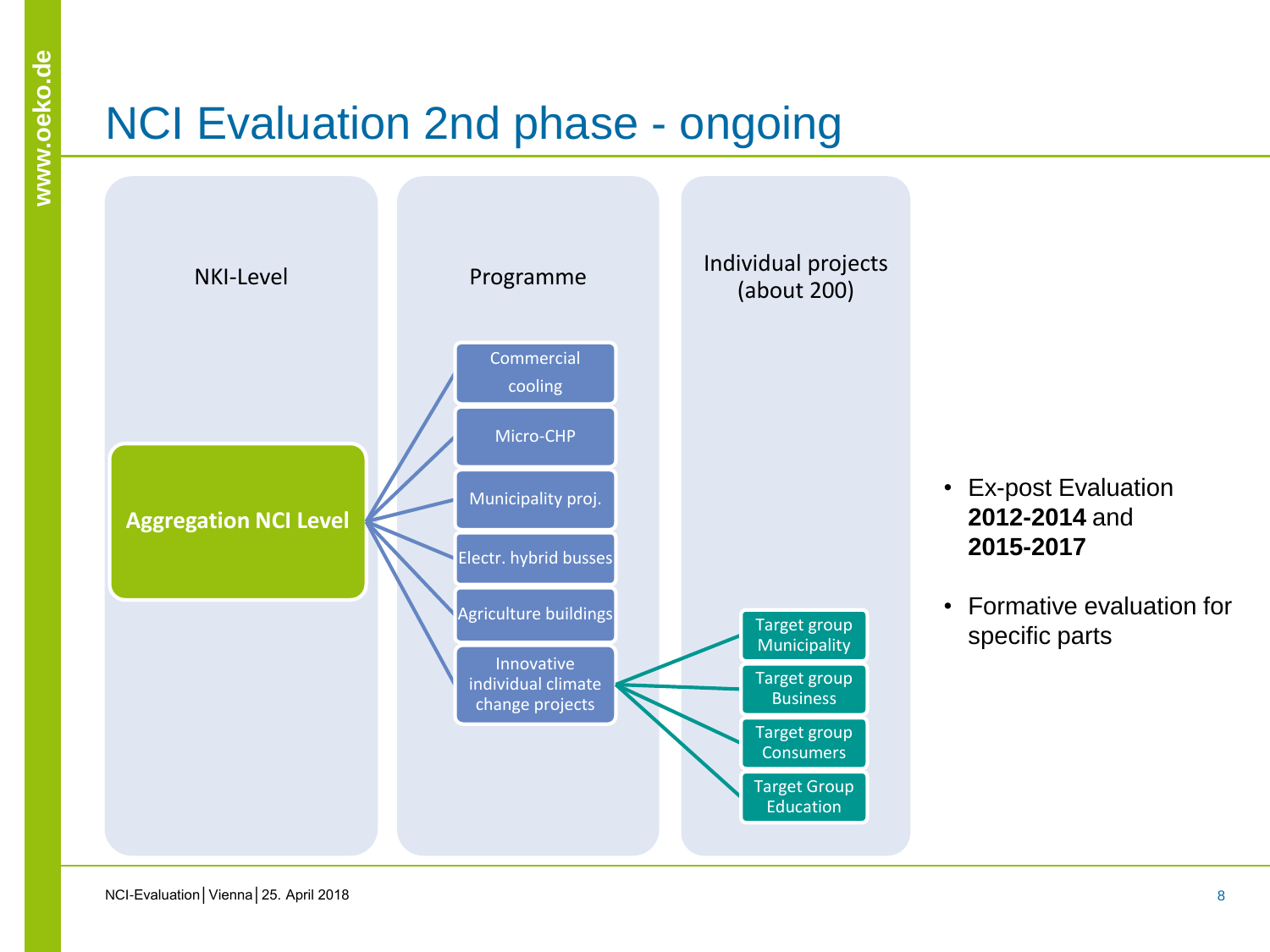## Methodological approach

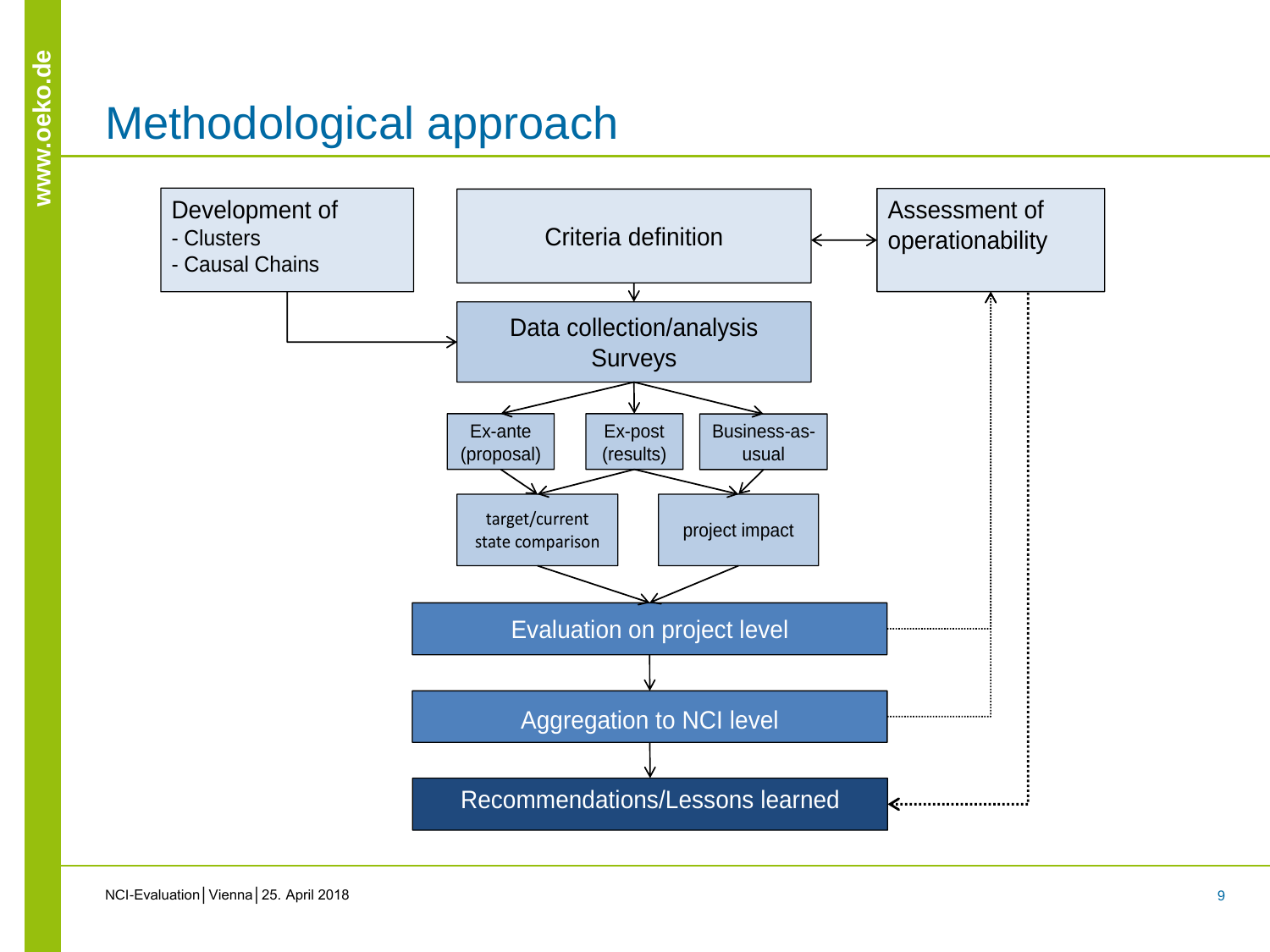#### Evaluation Criteria

| <b>Criteria</b>               | <b>Sub-criteria</b>                                         |  |  |  |  |
|-------------------------------|-------------------------------------------------------------|--|--|--|--|
| <b>GHG emission reduction</b> | GHG-reduction, energy savings, funding efficiency           |  |  |  |  |
| <b>Model character</b>        | feasibility, transferability, visibility                    |  |  |  |  |
| <b>Broad impact</b>           | target group coverage, regional coverage                    |  |  |  |  |
| <b>Continuity</b>             | capacity building, continuation of personell and activities |  |  |  |  |
| <b>Economic Effects</b>       | mitigation costs, employment effect, leverage effect        |  |  |  |  |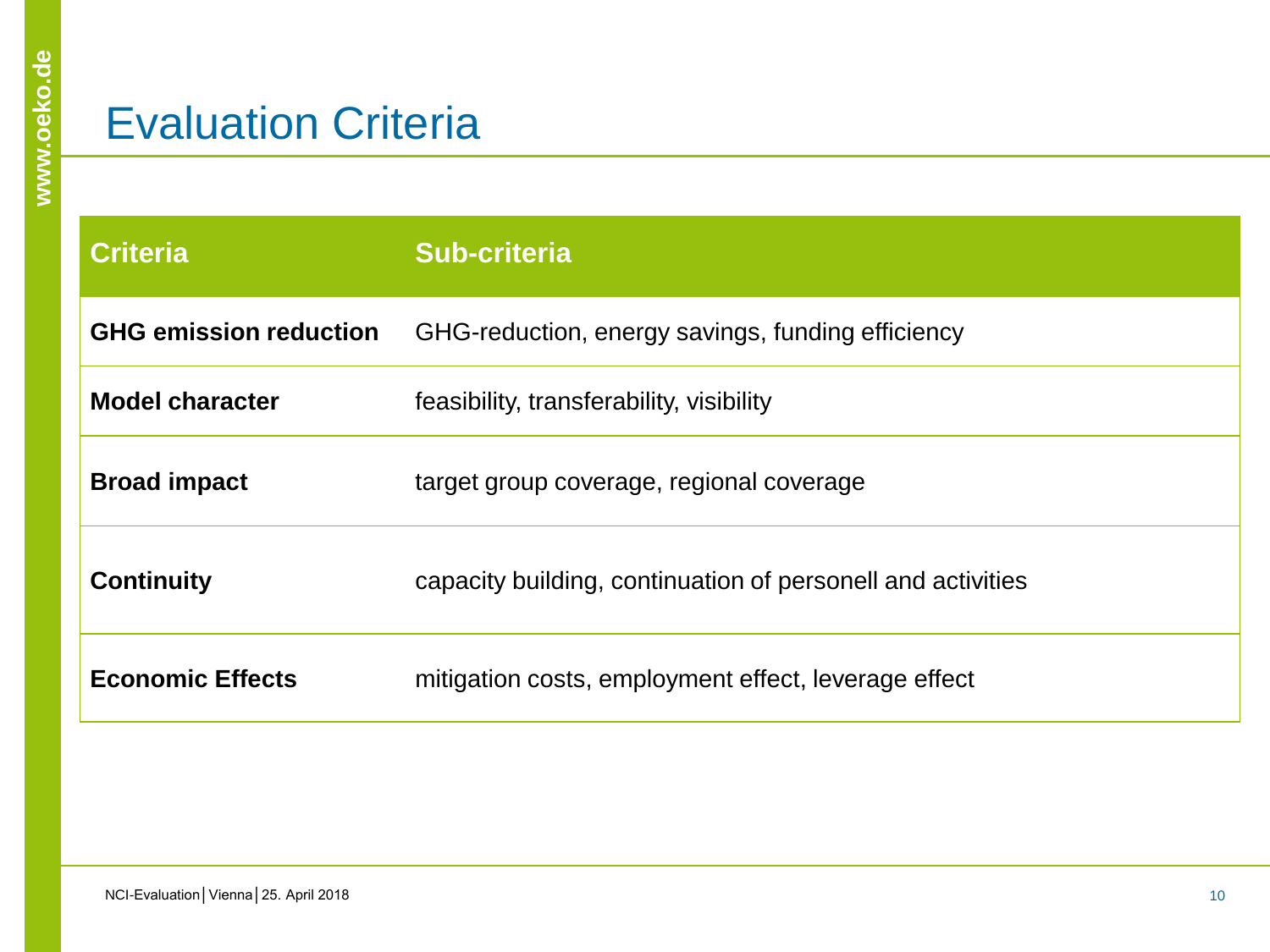## Operationalization of criteria

- For each criteria, we define
	- Subcriteria
	- Indicators
	- Main question to be addressed
	- Units
	- Data sources
	- Guiding comments

|   |                | <b>Kriterium</b>    | Unterkriterium /<br>Indikatorengruppe                  | Indikator                                                                                                      |  |  |  |  |  |  |
|---|----------------|---------------------|--------------------------------------------------------|----------------------------------------------------------------------------------------------------------------|--|--|--|--|--|--|
| 1 |                |                     | <b>Kriterium Klimawirkung</b>                          |                                                                                                                |  |  |  |  |  |  |
|   | 1              | Klimawirkung        | <b>THG-Minderung</b>                                   | a. THG-Emissionsminderungen in Folge<br>ökonomischer Anreize                                                   |  |  |  |  |  |  |
|   |                |                     |                                                        | b. THG-Emissionsminderungen in Folge informativer<br>Interventionen                                            |  |  |  |  |  |  |
|   |                |                     |                                                        | c. Konzipierte THG-Emissionsminderungen                                                                        |  |  |  |  |  |  |
|   | $\overline{2}$ | Klimawirkung        | <b>Energieeinsparung</b><br>(Wärme, Strom, Kraftstoff) | a. Minderung Endenergieverbrauch pro Sektor nach<br>Brennstoff in Folge ökonomischer Anreize                   |  |  |  |  |  |  |
|   |                |                     |                                                        | b. Minderung Endenergieverbrauch pro Sektor nach<br>Brennstoff in Folge informativer Interventionen            |  |  |  |  |  |  |
|   |                |                     |                                                        | c. Konzipierte Minderung Endenergieverbrauch pro<br>Sektor nach Brennstoff                                     |  |  |  |  |  |  |
|   | 3              | <b>Klimawirkung</b> | Fördermitteleffizienz                                  | THG-Minderung im Wirkungszeitraum des Vorhabens<br>je Euro (Förder-)Mitteleinsatz                              |  |  |  |  |  |  |
|   | A              | <b>Klimawirkung</b> | <b>THG-Minderungspotential</b>                         | THG-Minderungspotential auf Aggregierungsebenen<br>für Zielgruppen und für Bereiche Mobilität, Wärme,<br>Strom |  |  |  |  |  |  |

• Information is collected within a tailor-made evaluation tool (excel-based), and an additional aggregation tool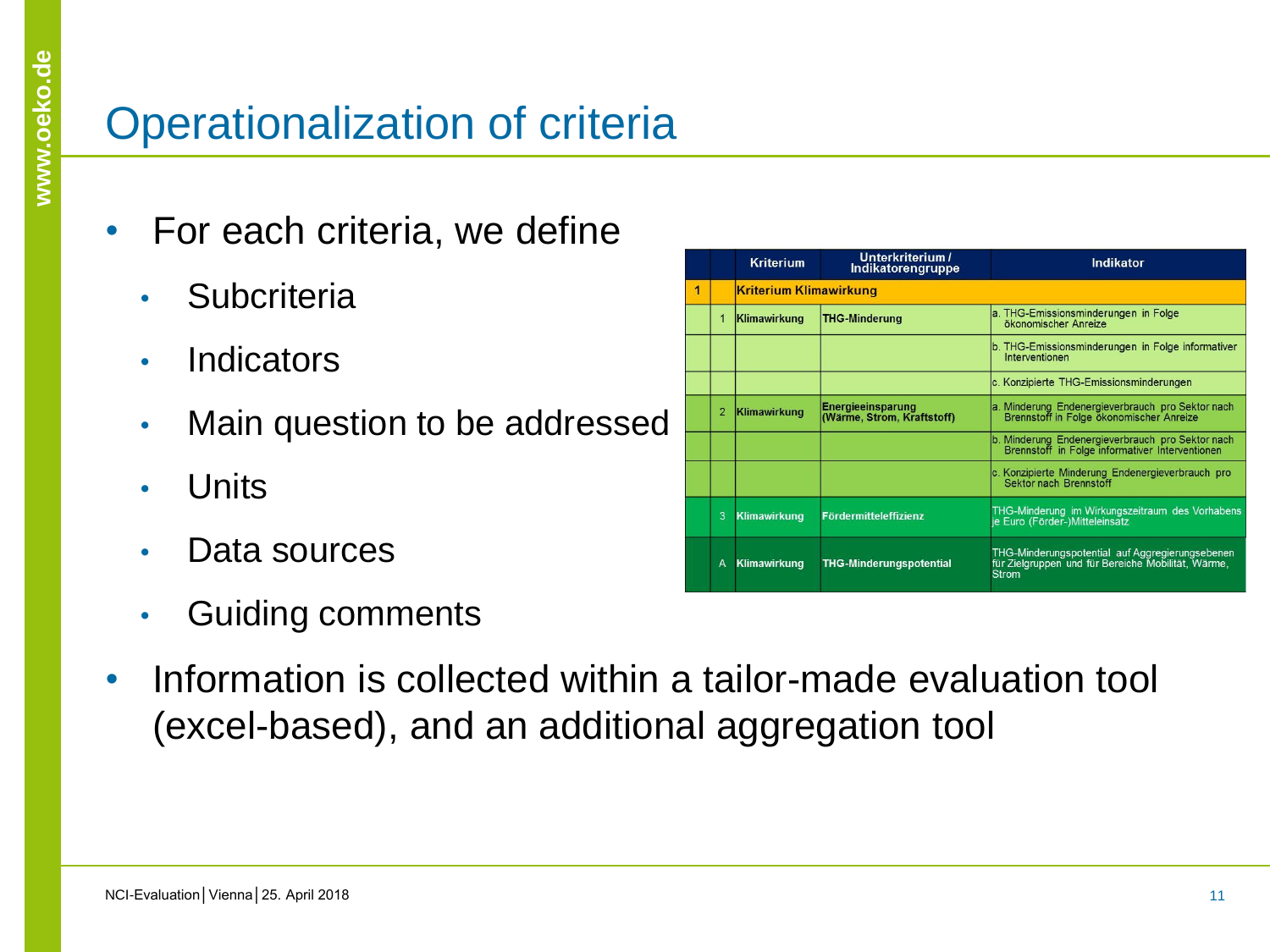#### Data for evaluation

- Project proposals
- Progress and final reports
- Project products (flyers, videos, articles)
- Interviews with contractors
- Project data bases
- Information from granting institutions
- Own data base
- Surveys (consumer surveys, business survey)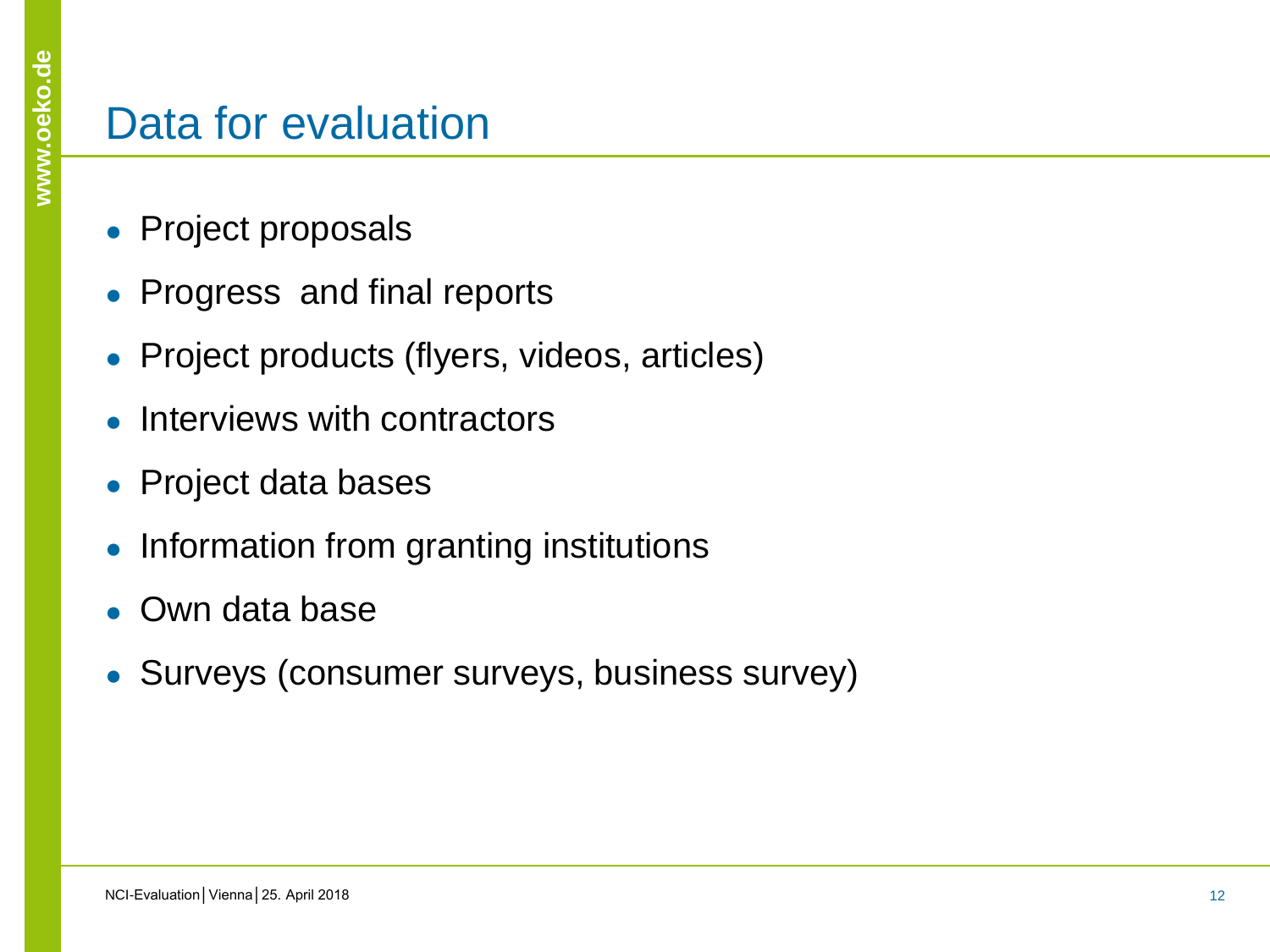## Cluster and causal chains

| <b>Type of intervention/</b><br><b>Cluster</b>                                | characteristics/addressed GHG-mitigating behaviour at end-user                                                                                                                                                                                                 |                                                     |  |  |  |
|-------------------------------------------------------------------------------|----------------------------------------------------------------------------------------------------------------------------------------------------------------------------------------------------------------------------------------------------------------|-----------------------------------------------------|--|--|--|
| <b>Economic Incentives</b><br><b>Cluster: Financial support</b><br>programmes | address investment decisions only                                                                                                                                                                                                                              |                                                     |  |  |  |
| <b>Informative Interventions</b>                                              | expand or change perception of options for action                                                                                                                                                                                                              |                                                     |  |  |  |
| <b>Cluster:</b><br><b>Broad campaigns</b>                                     |                                                                                                                                                                                                                                                                |                                                     |  |  |  |
| <b>Cluster:</b><br><b>Specific advice services</b>                            | mutual flow of information<br>provide individualized and situation-specific advice                                                                                                                                                                             | address<br>investment decision and<br>user routines |  |  |  |
| <b>Cluster: Network/Best-</b><br><b>Practice-Transfer</b>                     | "Peer-to peer " Information + Feedback<br>Networks of "peers" promotes Best Practice Transfer. Stimulates<br>learning and competition.                                                                                                                         |                                                     |  |  |  |
| <b>Cluster:</b><br>Knowledge transfer to<br>change investment<br>decisions    | <b>Addresses ONLY</b><br>investment decision;<br>reduces information costs                                                                                                                                                                                     |                                                     |  |  |  |
| <b>Cluster:</b><br><b>Education</b>                                           | Activation and mobilisation of multiplicators (teachers etc.) for climate action; Trainees and<br>students are sensitized to climate action, their knowledge is expanded, climate-friendly behaviour is<br>identified and, if possible, practiced or initiated |                                                     |  |  |  |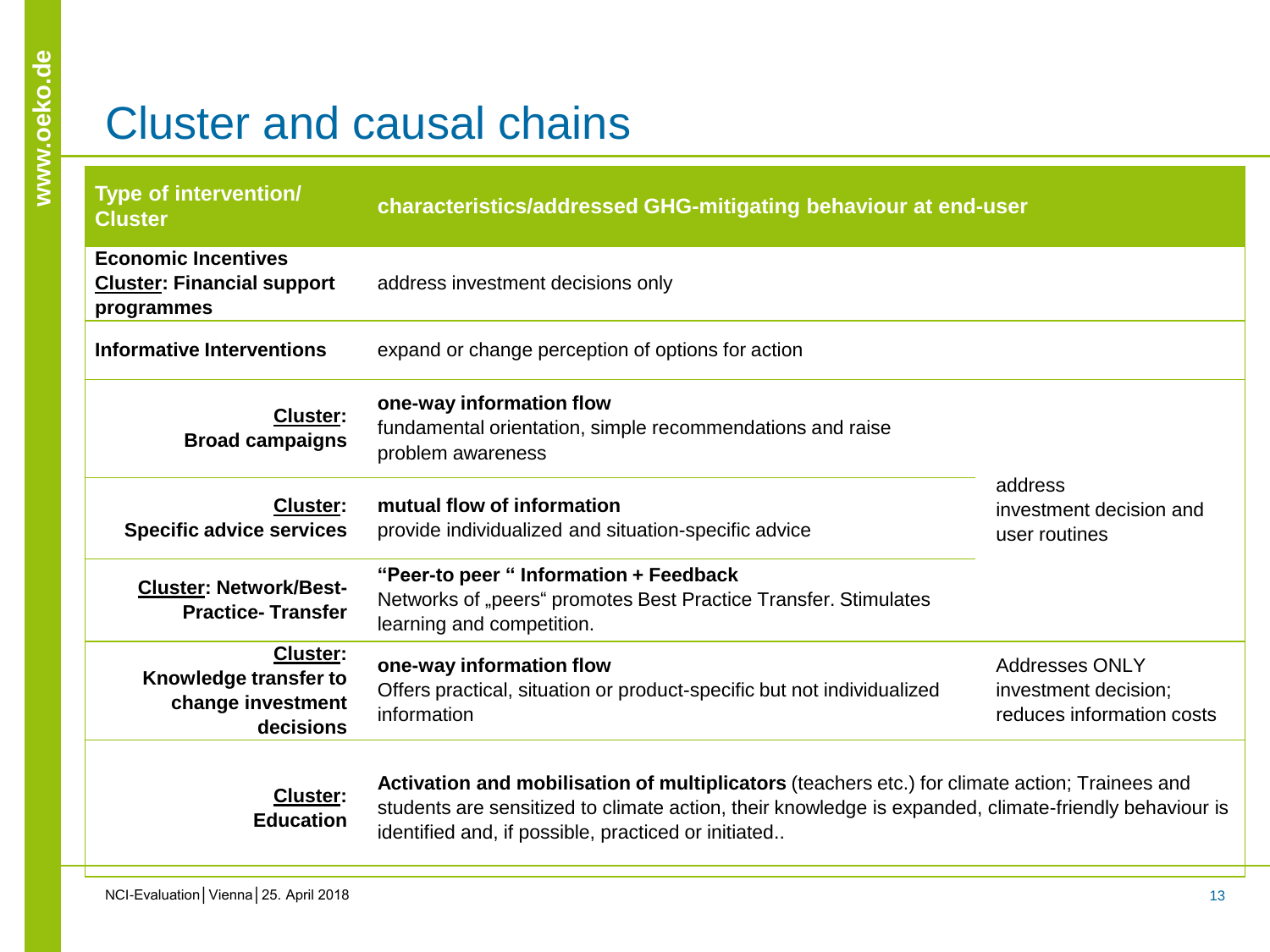## More on GHG impact of individual projects

- How to assess GHG reduction impact of individual activities?
- Consider impact chain (simplified bottom-up model )

| Intervention                                                                                                               | (x)                | <b>GHG</b> reducing<br>measure | ႒<br>(v)             | Annual energy<br>saving<br>kWh/CO <sub>2</sub> /a | (z)             | Cumulative saving over<br>lifetime $kWh/CO2$ |
|----------------------------------------------------------------------------------------------------------------------------|--------------------|--------------------------------|----------------------|---------------------------------------------------|-----------------|----------------------------------------------|
|                                                                                                                            | <b>Effectivity</b> |                                | <b>Savings value</b> |                                                   | <b>Lifetime</b> |                                              |
| based on the recommended European Norm for "Energy efficiency and savings<br>calculation - Top-down and Bottom-up methods" |                    |                                |                      |                                                   |                 |                                              |

- **x**: How many people do we reach with our project and how many of those take action in terms of reducing GHG? = **Effectivity** of Intervention
- **y**: How much do these GHG-reducing measures achieve per year? **Savings VALUE (**of e.g. an investment in building renovation, change in behaviour)
- **z**: **Lifetime**: How long does the savings last? Lifetime of appliances, devices or change in behaviour.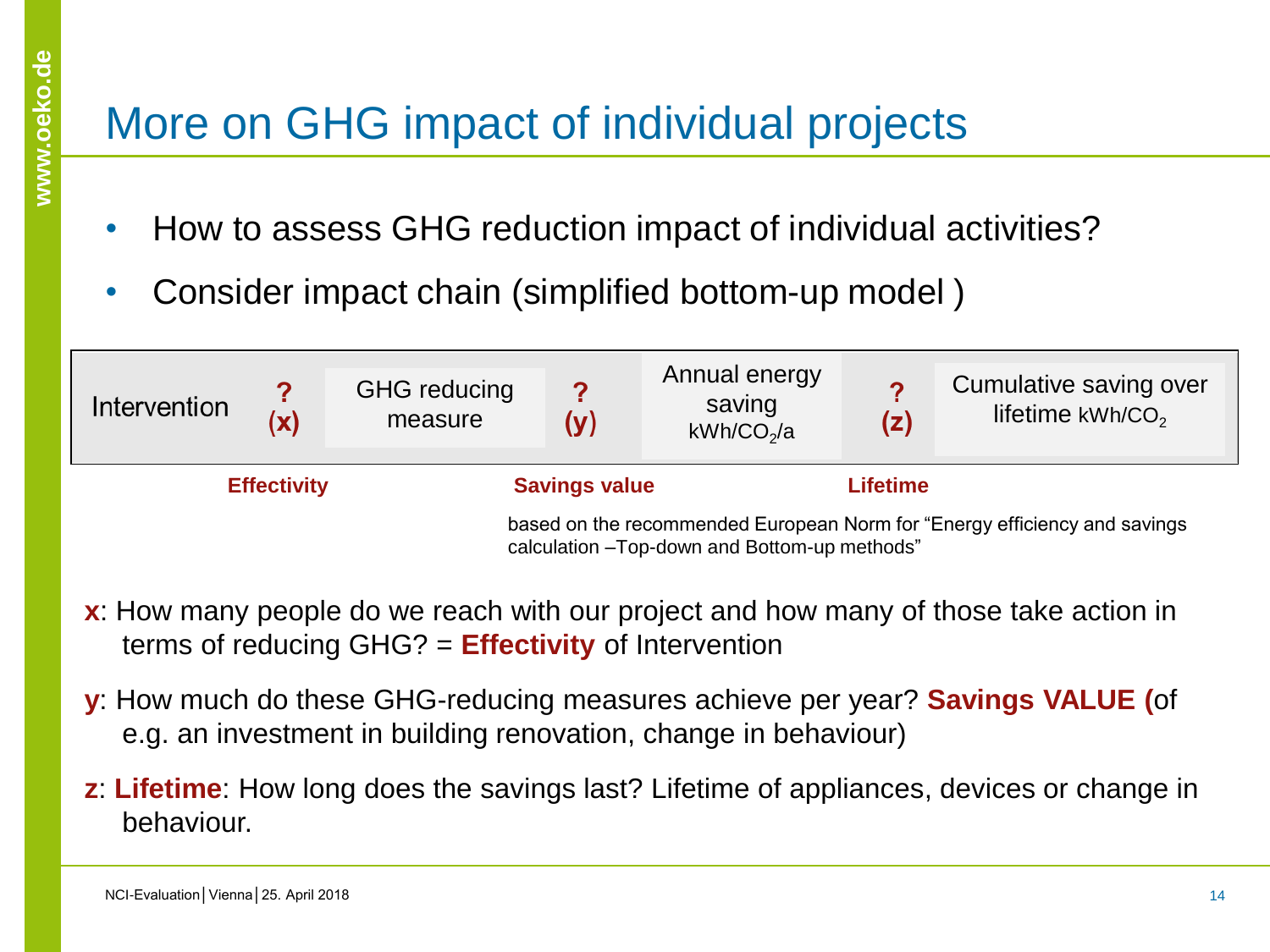## $X$  – Effectivity

| Intervention | (x)                | <b>GHG</b> reducing<br>measure | (v)                  | Annual energy<br>saving<br>kWh/CO <sub>2</sub> /a | ◠<br>(z) | Cumulative saving over<br>lifetime kWh/CO <sub>2</sub> |
|--------------|--------------------|--------------------------------|----------------------|---------------------------------------------------|----------|--------------------------------------------------------|
|              | <b>Effectivity</b> |                                | <b>Savings value</b> |                                                   | Lifetime |                                                        |

- Differentiate type of intervention:
	- Investment subsidies
	- Information based measures
		- Intensity and kind of information provision ranges from broad campaign to oneto-one interactive advice
		- effectivity might range from 2% to 15%
- How to arrive at effectivity rates?
	- Via Surveys, literature, information from existing evaluations
	- Expert guess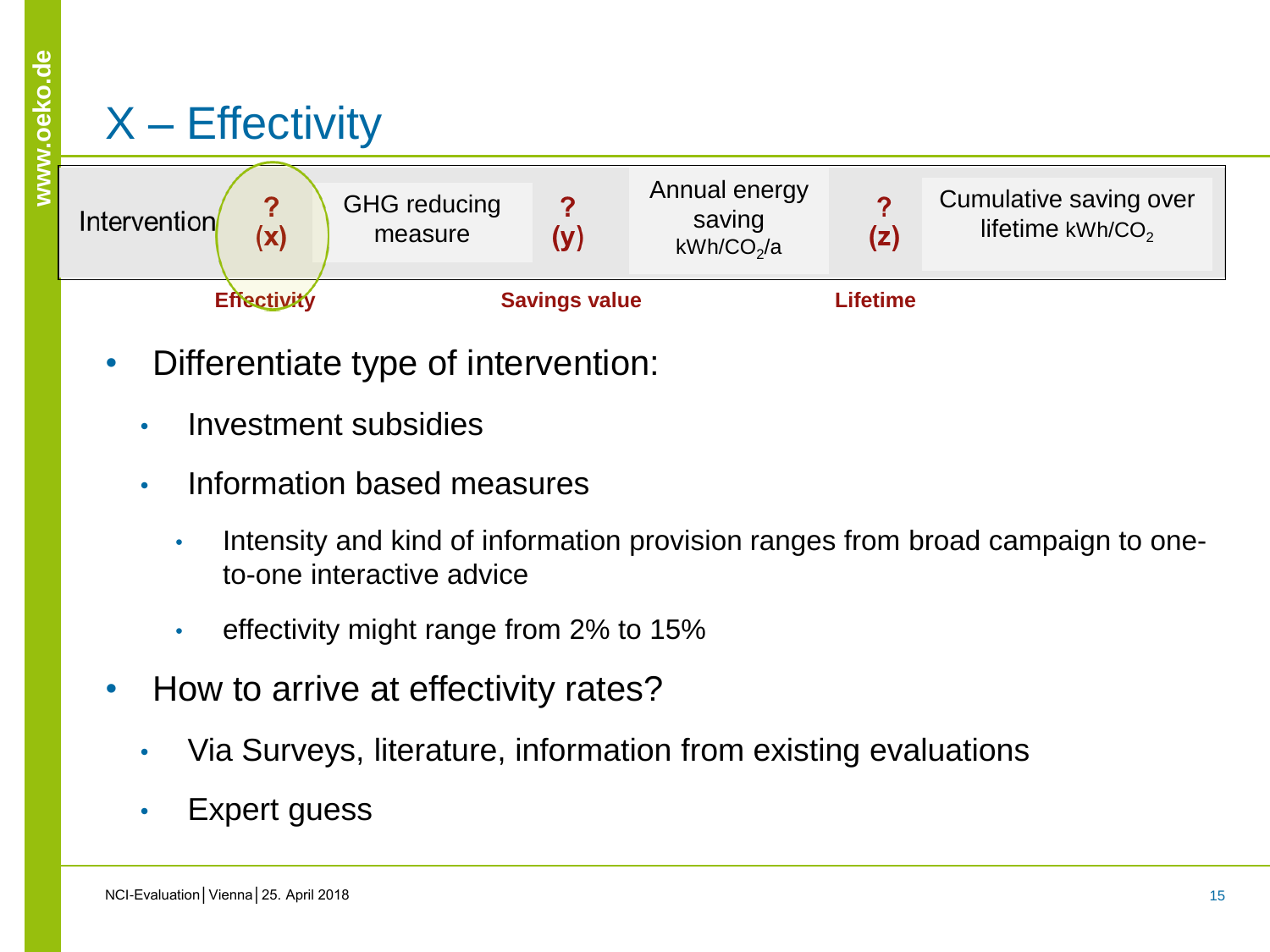## Y – Energy Savings Value

| Intervention | $\mathbf{v}$       | <b>GHG</b> reducing<br>measure | ∩<br>(y)      | Annual energy<br>saving<br>kWh/CO <sub>2</sub> /a | (z)             | Cumulative saving over<br>lifetime $kWh/CO2$ |
|--------------|--------------------|--------------------------------|---------------|---------------------------------------------------|-----------------|----------------------------------------------|
|              | <b>Effectivity</b> |                                | Savings value |                                                   | <b>Lifetime</b> |                                              |

- Examples:
	- Investment activity: energy use of new versus alternative technology
	- Organizational change: use of energy management system
	- Change in user routines: different heating patterns, efficient driving, modal shift
- How to arrive at savings values?
	- **Technology data base**
	- **Literature, standard assumptions**
	- **Neters, surveys**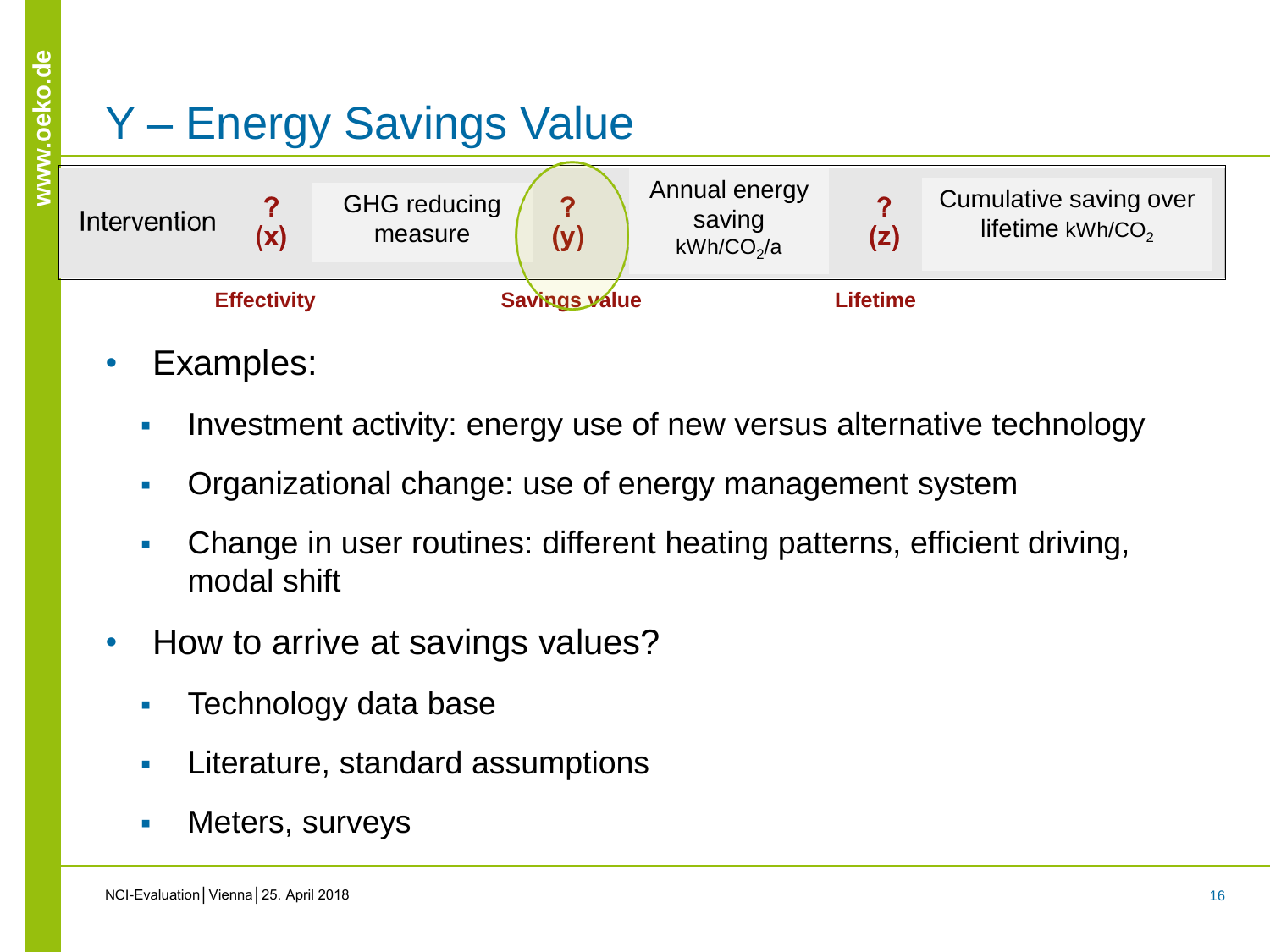#### Z – Lifetime



- Investment activity: Technical lifetime or depreciation period
- Behavioural change: literature, surveys max 2 years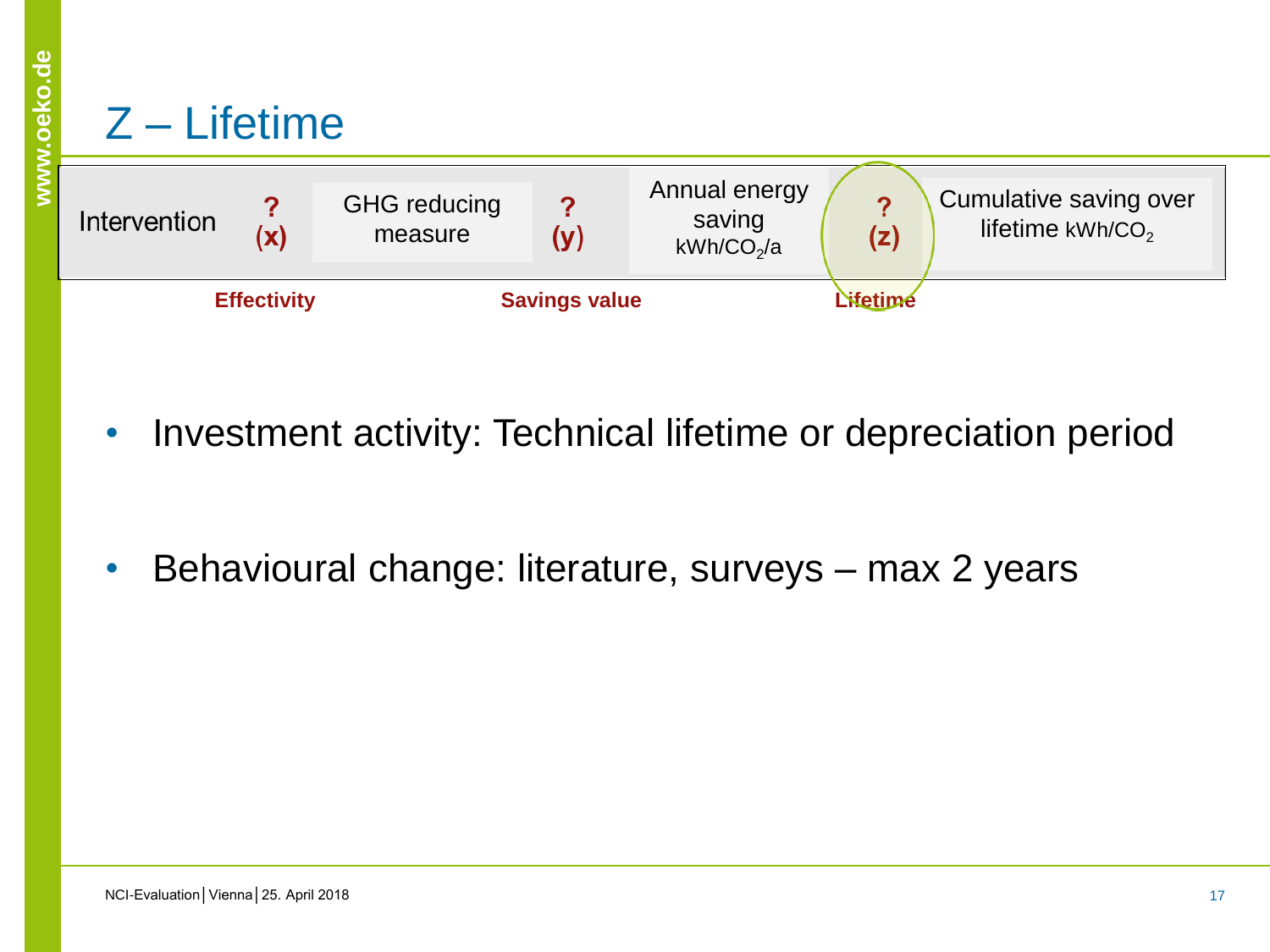## Assessment of GHG mitigation

- Characterization based on availability, quality and validity of data.
	- (Quasi) full data collection **Partial data collection and und extrapolation Rough estimate based on literature information** and qualified assumptions " **Quality**: good medium critical
- Impact differs with respect to data integrity and meaning
	- Investment based intervention  $\Leftrightarrow$  realized GHG mitigation
	- Information based intervention  $\Leftrightarrow$  induced GHG mitigation
	- Concepts  $\Leftrightarrow$  conceptualized GHG mitigation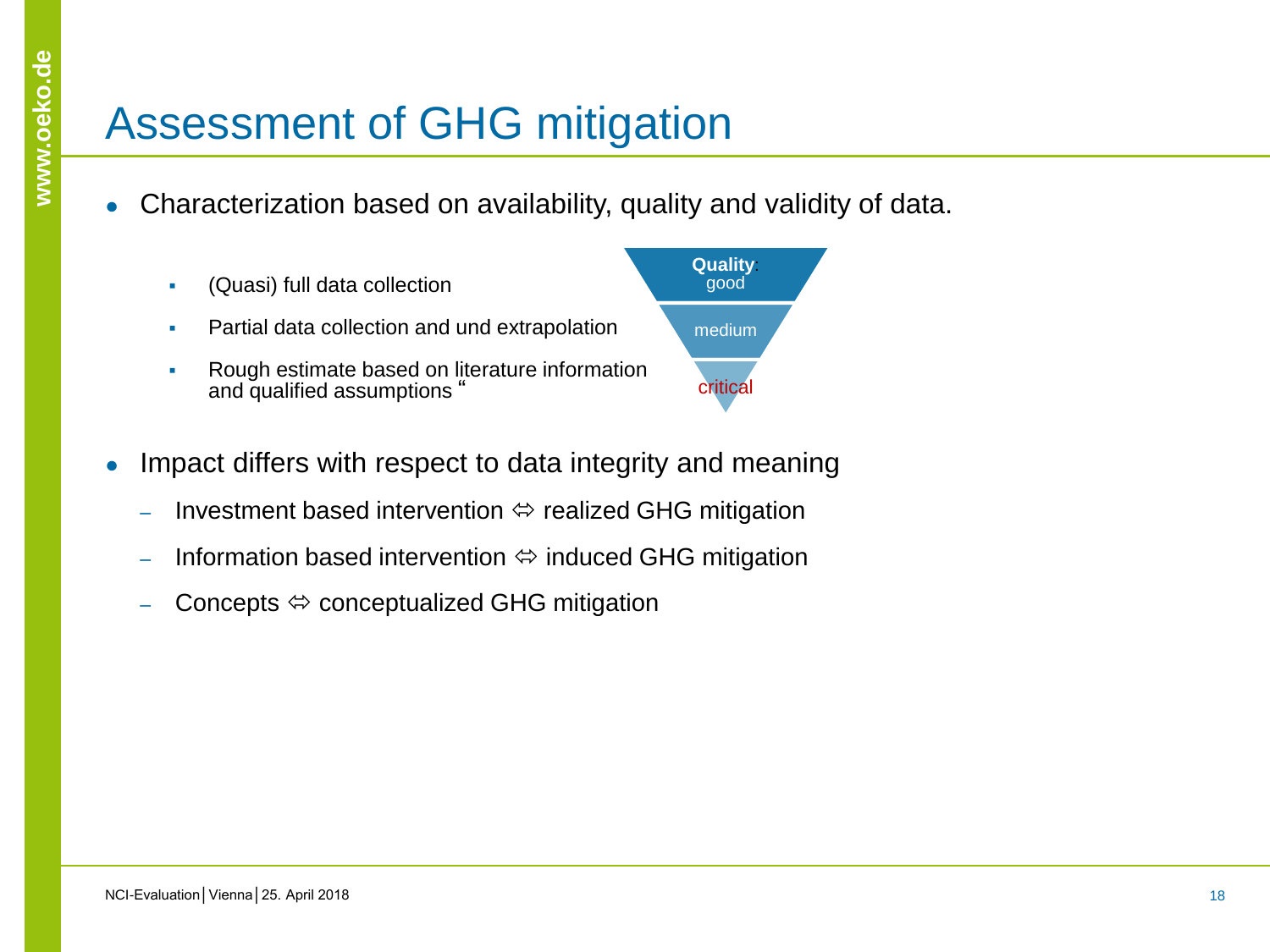#### Effects: Gross or Net?

#### **Gross effect**

- consideration of standard investment (reference development)
- consideration of dynamic emissions factors
- consideration of windfall effects

-/+ consideration of (direct) anticipatory effect

**Net effect**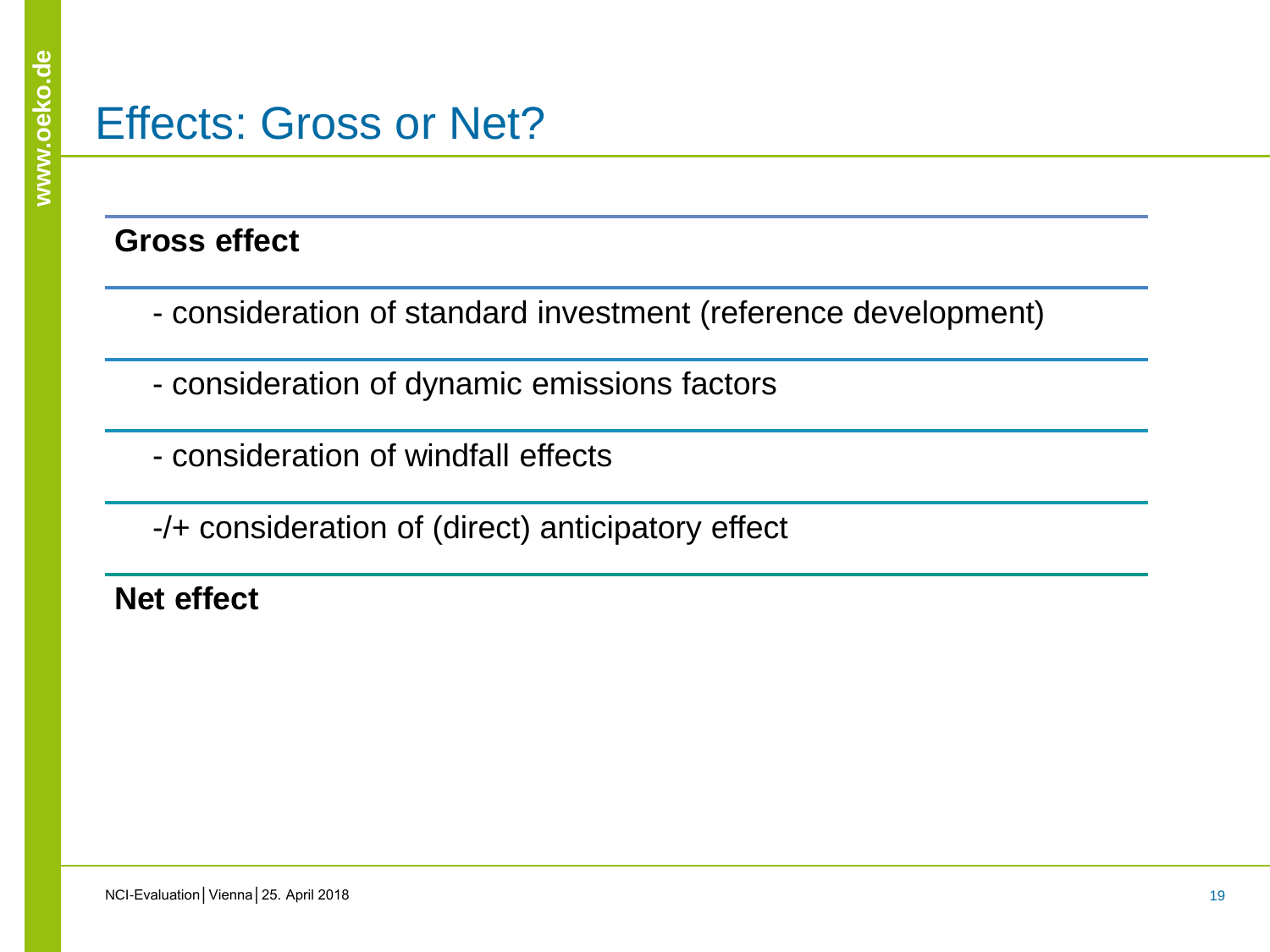#### Evaluation Challenges

- Data, data, data....
- Confidentiality of information
- Impact chain unclear (e.g. educational programmes)
- No immediate impact (time lag, requires activity beyond the project, probability of impact unknown)
- Impact not realized just on paper, e.g. concepts
- Business-as-usual or reference development unkown/debated
- Projections for basic data needed (e.g. energy prices, interest rate, emissions factors)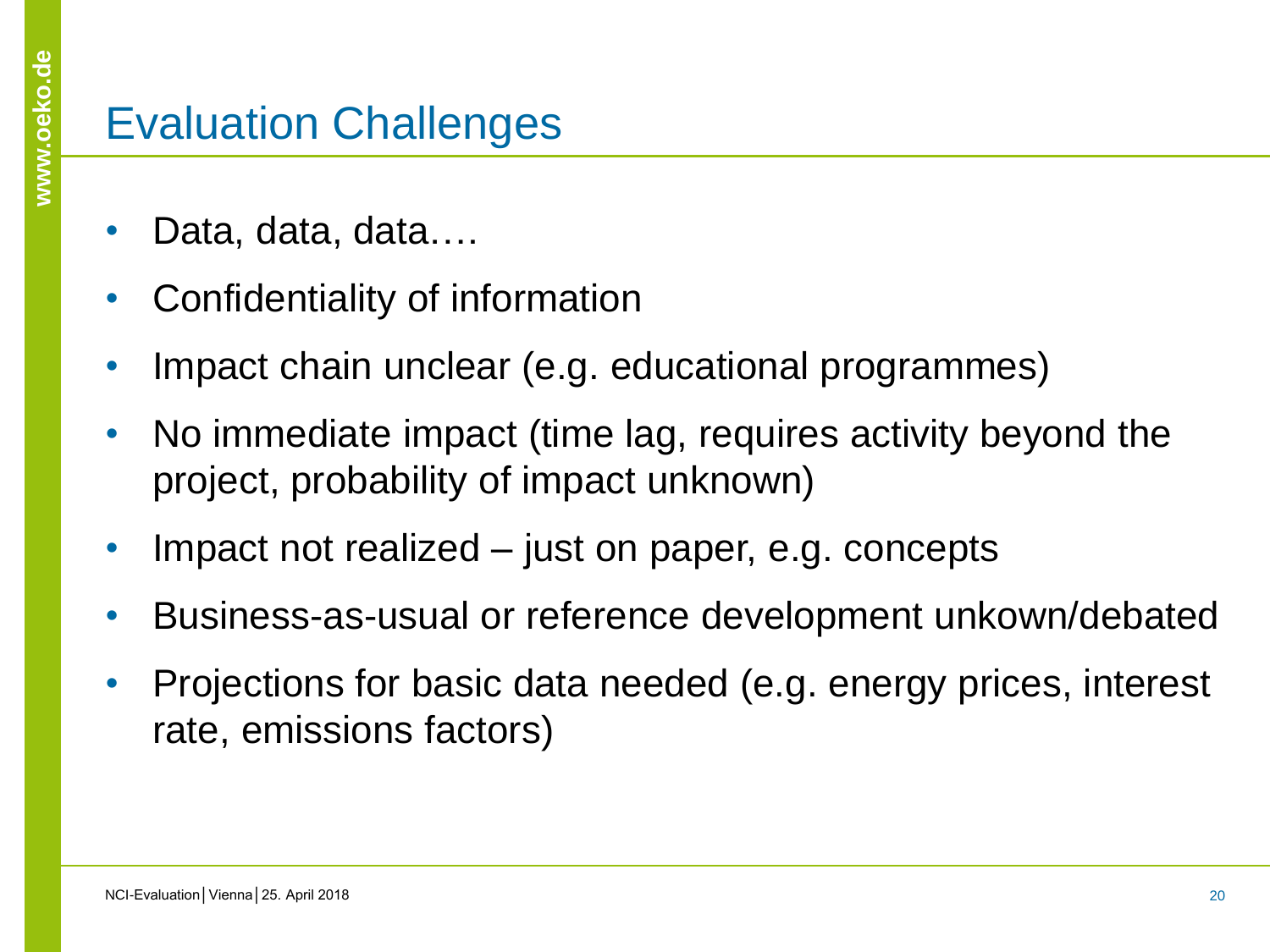#### RESULTS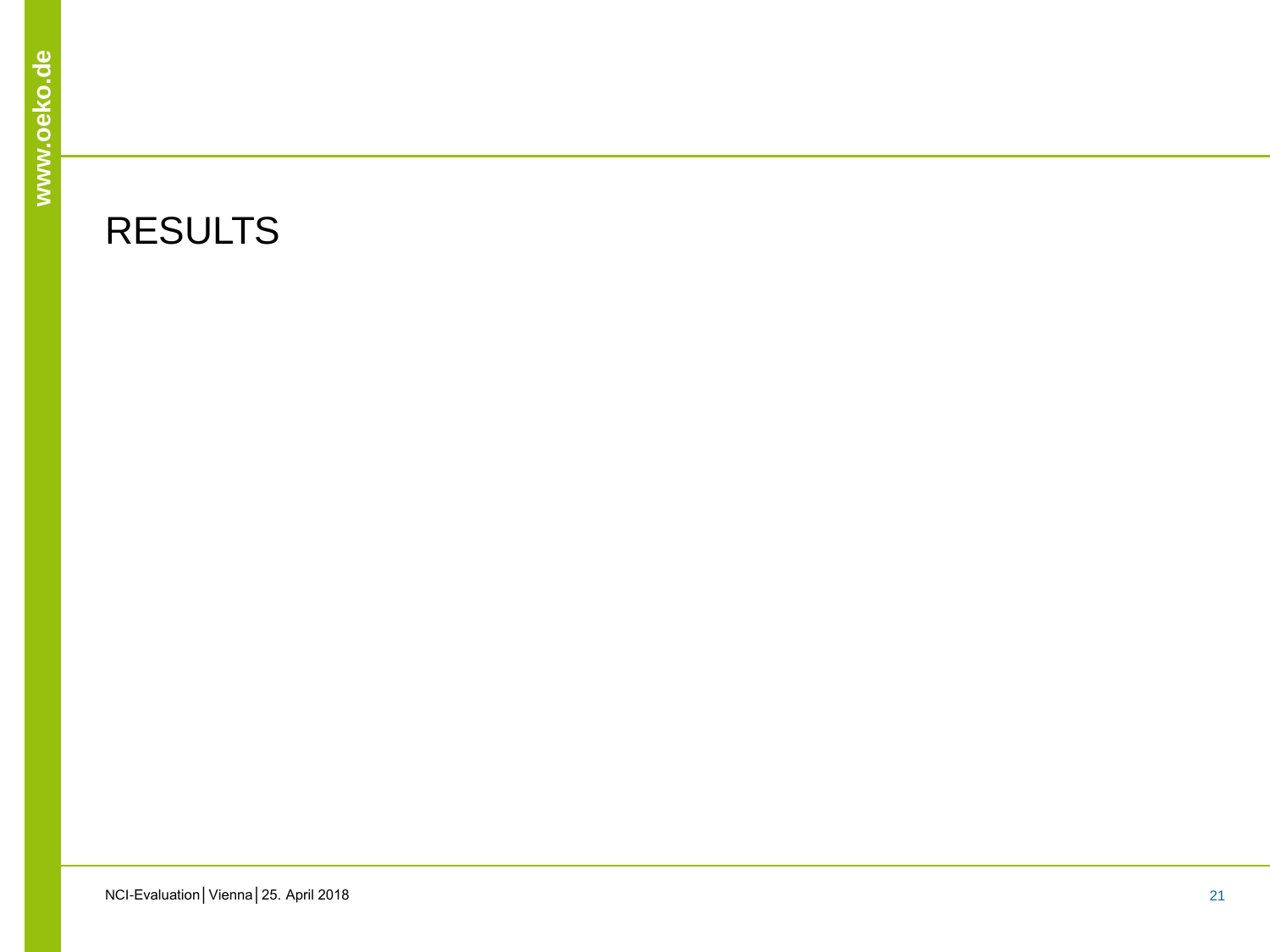## NCI Funding – 2008-2014

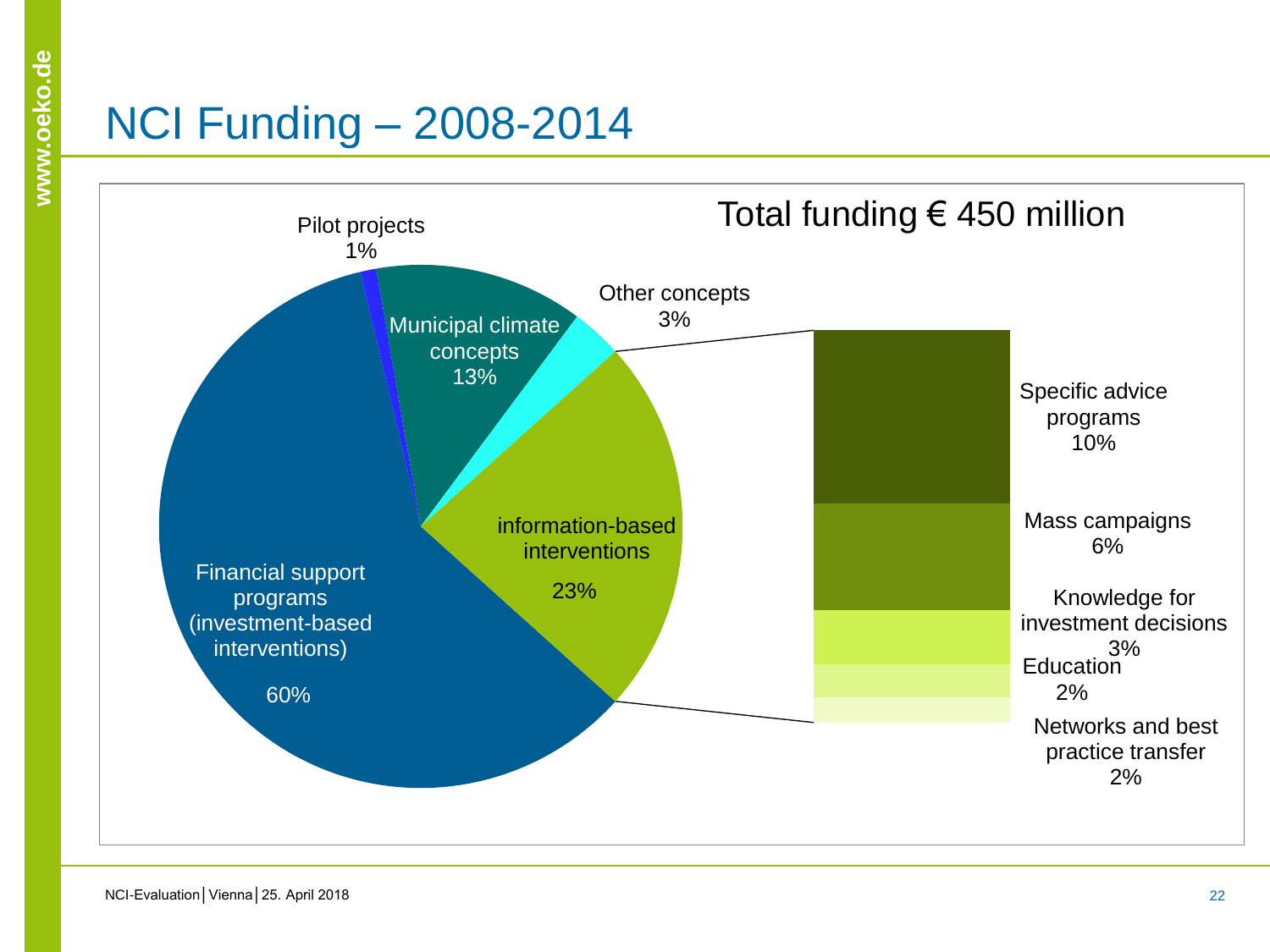#### Economic leverage effect

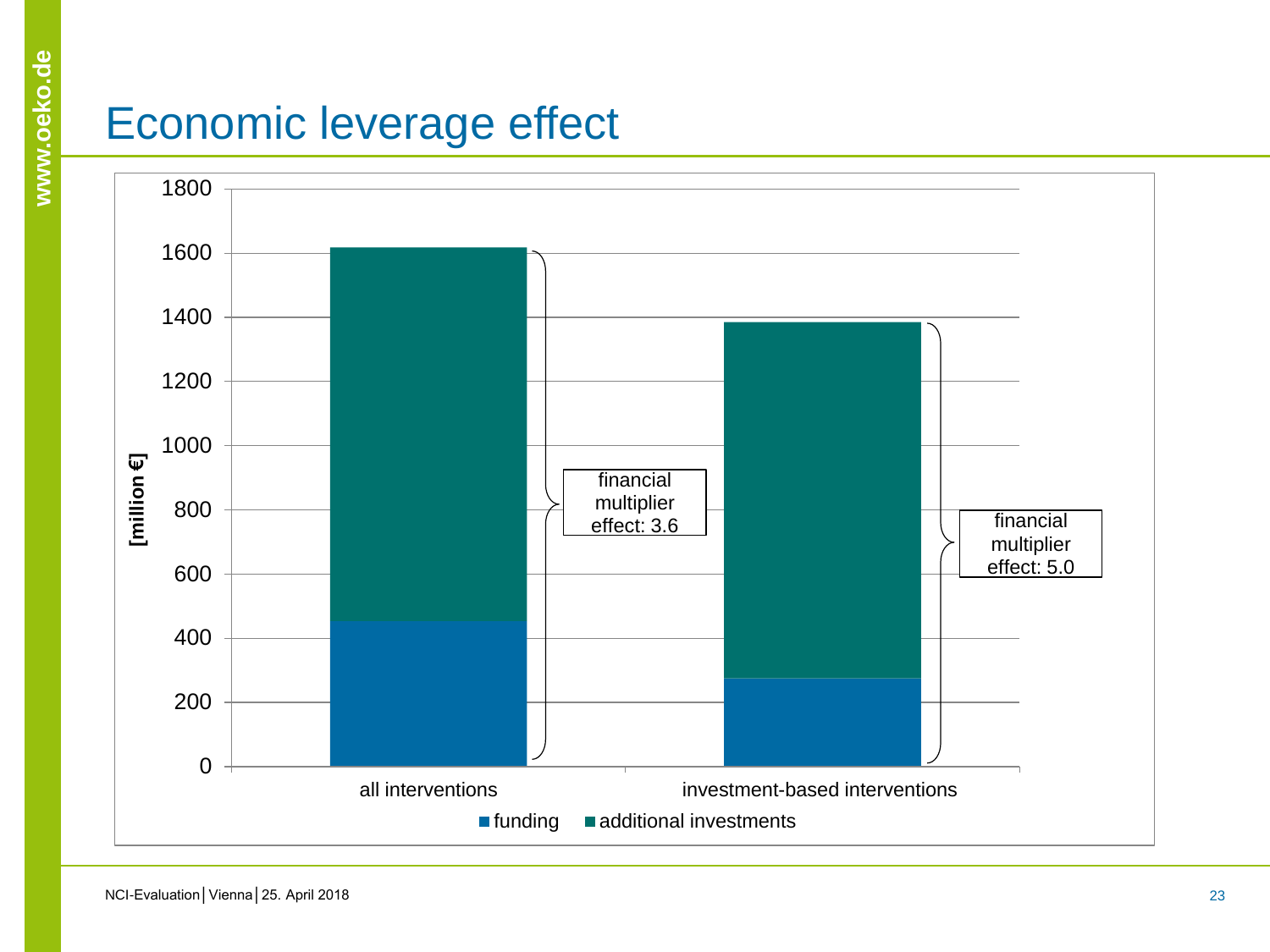## GHG reduction over lifetime

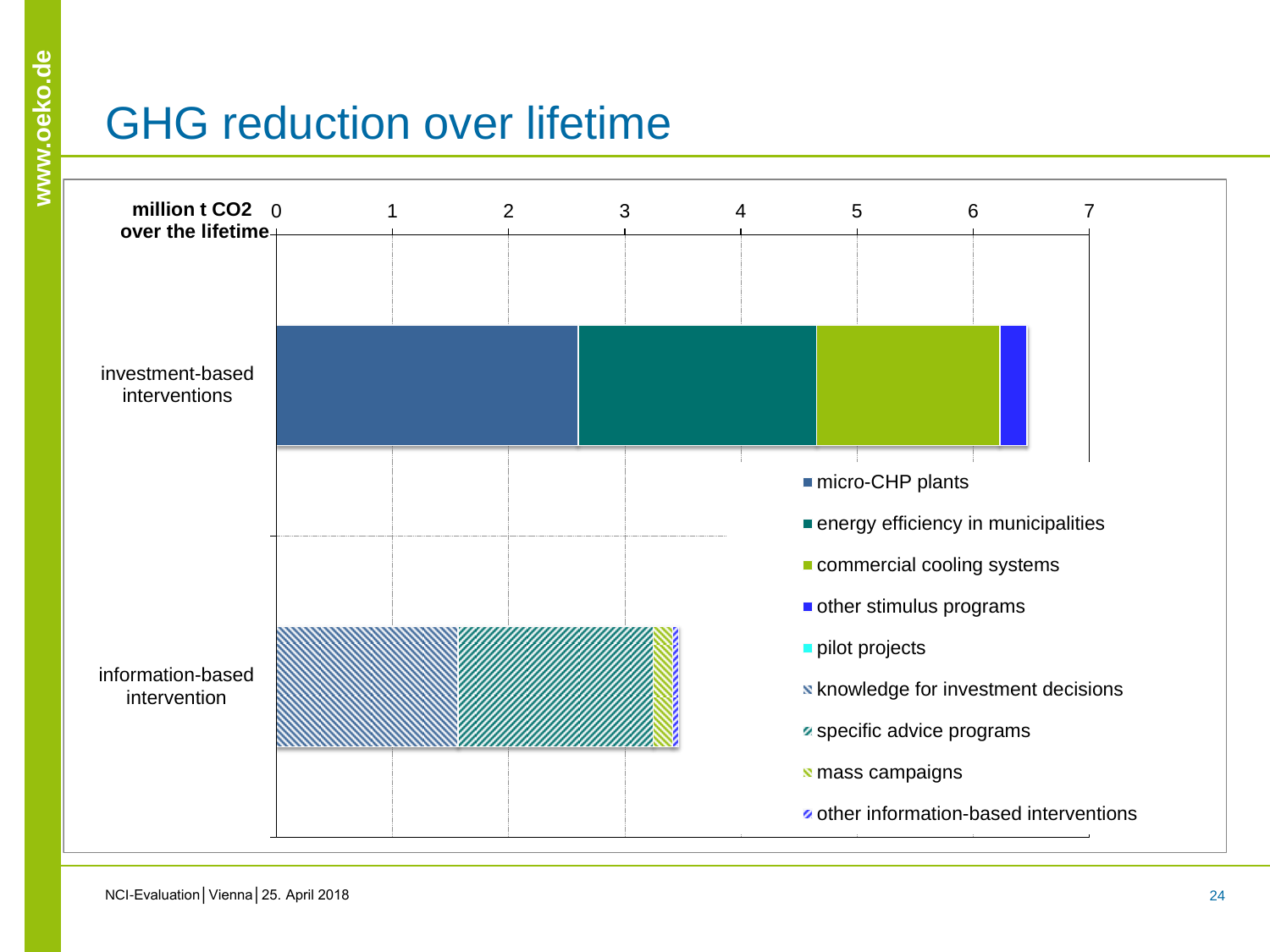#### Further positive effects

- NCI projects raised awareness and sensitized on climate action
- High visibility activities reached a large number of actors, were spread to varying extents all over Germany and were well-tailored to address individual target groups and to serve as models.
- Networks between businesses and municipalities were established to share best-practice, generate new ideas and thus increase the effectiveness of climate mitigation efforts. Energieeffizienz LuG Dieselelektrische Hybridbusse
- Employment effects: More than 10 000 persons were directly involved with the NCI



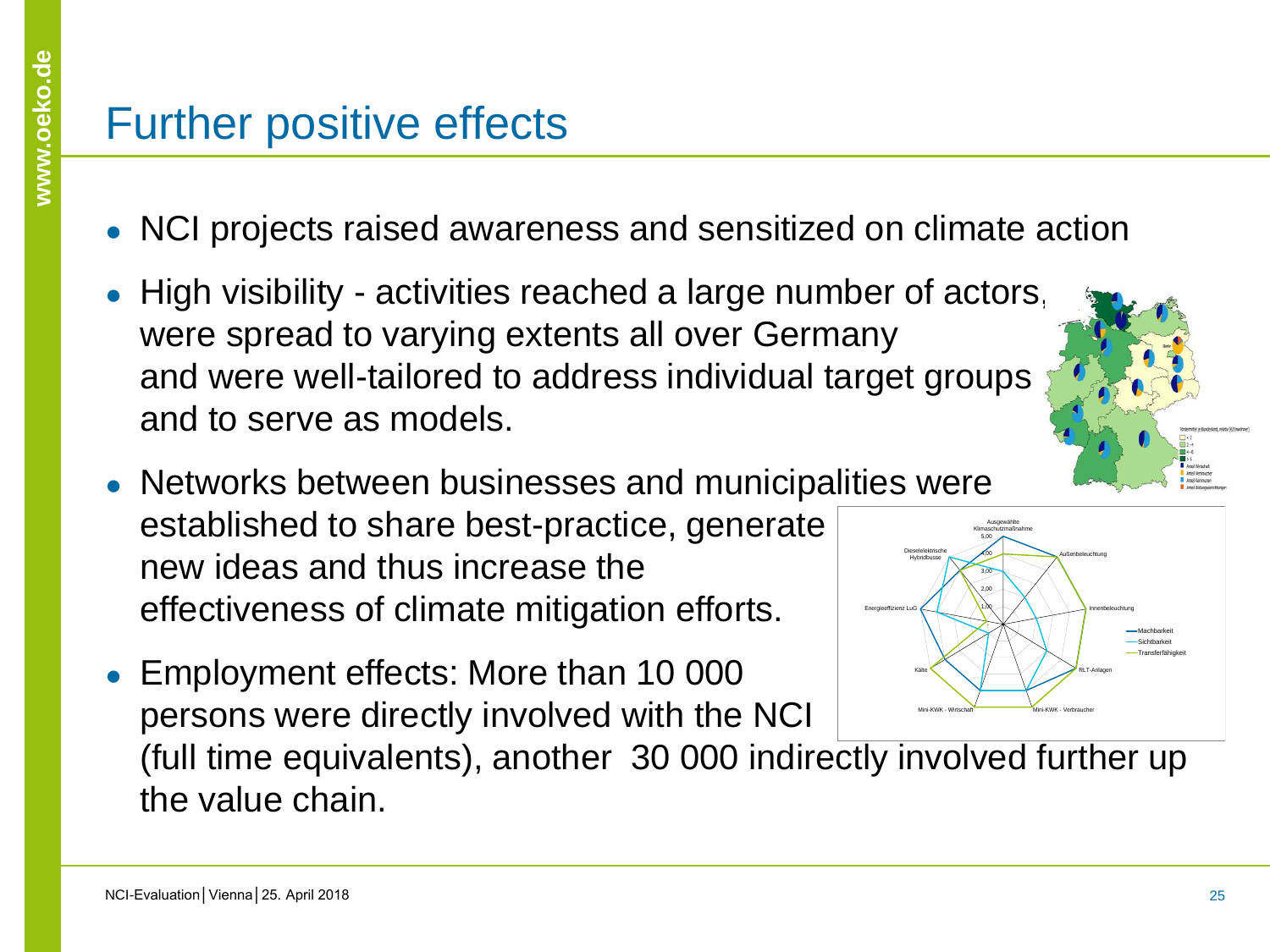#### Effects by target group

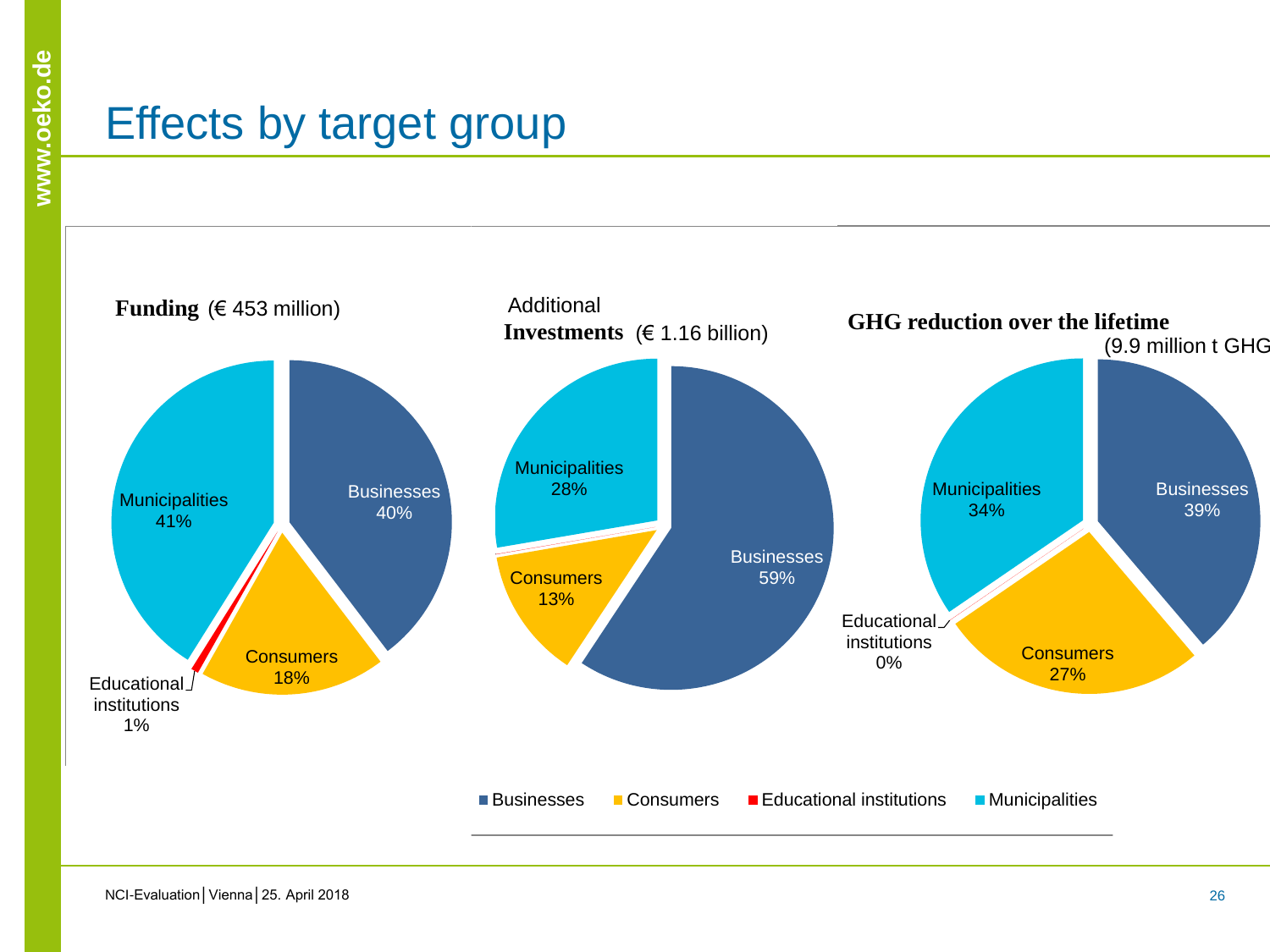#### **Conclusions**

- Distinct difference in impact between information-based and investmentbased instruments and within these groups
- Some reach large number of peole but have limited impact on changing behaviour, some affect behaviour but have limited impact on total GHG emissions
- Measures targeted very different savings potentials
- GHG savings may be realized instantly, some in medium or long term or only on paper
- Lessons learned:
	- ‒ Use existing communication channels and add climate-related information
	- ‒ Information and motivation in one-off behaviour can deliver more climate benefits than measures in changing daily-routines
	- Different target groups are receptive to different interventions